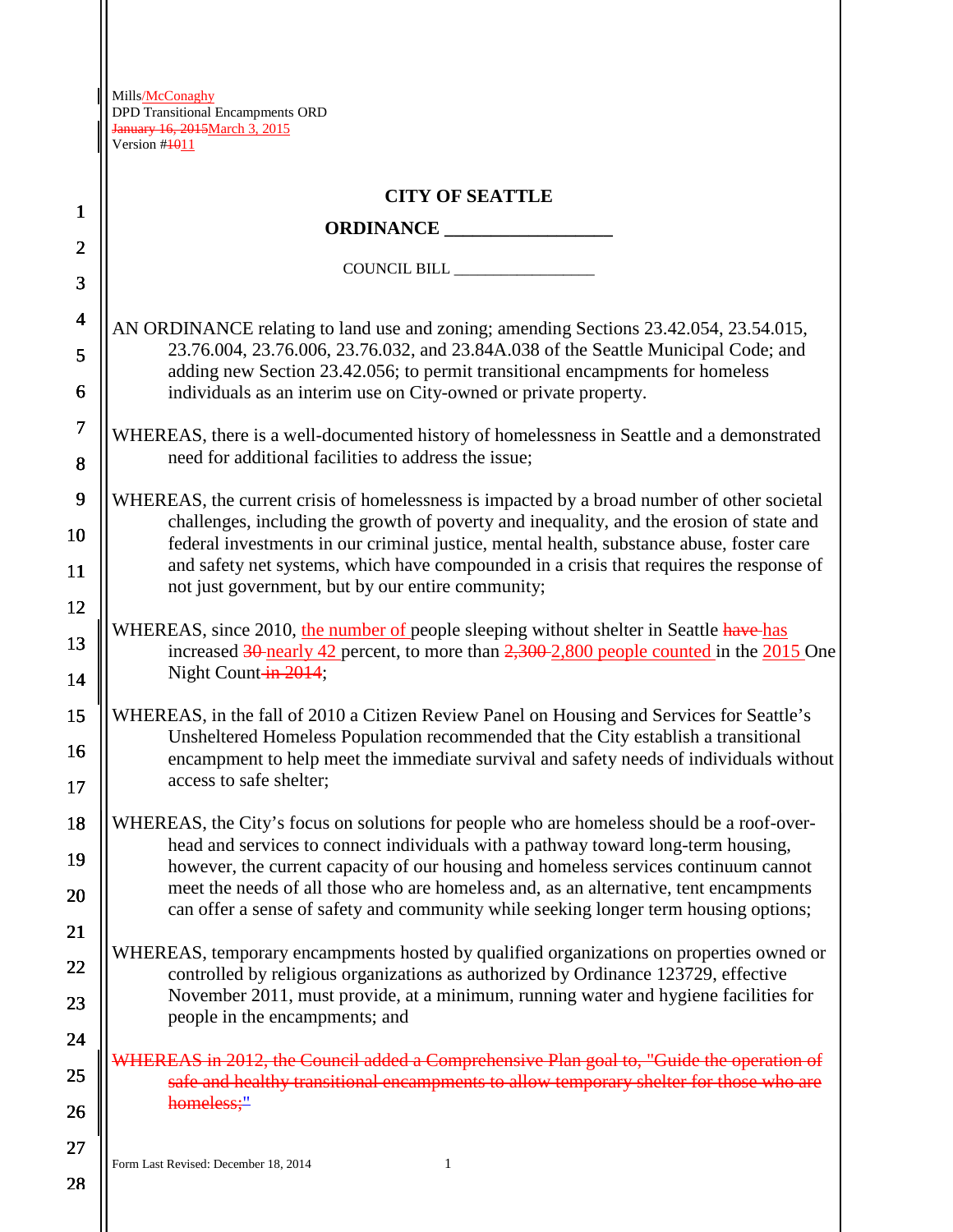WHEREAS, in 2012, City Council adopted Ordinance 123854, amending the Human Development Element of the Comprehensive Plan to add Policy HD11.1: Guide the operation of safe and healthy transitional encampments to allow temporary shelter for those who are homeless;

WHEREAS, agreements are encouraged between transitional encampment operators and the owner of the property where an encampment is located to provide encampment guidelines that extend beyond zoning standards, including prohibiting alcohol, drugs, weapons, and sex offenders; or establishing rules for children in encampments;

WHEREAS, in 2014 the Mayor with support from Council launched a three-part strategy to address the growing population of homeless individuals and families that included convening a Housing Affordability and Livability Advisory Committee to make recommendations for creating more permanent, affordable housing options across the income spectrum, including housing for homeless or formerly homeless people, and;

WHEREAS, the Mayor directed the Human Services Department to evaluate the City's investments in homeless services, interventions, and prevention and make recommendations to better align our efforts with national best practices, and;

WHEREAS, it is the intent of the Mayor and the City Council that any encampment operator seeking City funding for operations or a lease agreement for use of any designated Cityowned properties to site an encampment would be required to participate in the City's Homelessness Management Information System as managed by the Human Services Department;

WHEREAS, the Council intends to measure the success of transitional encampments in temporarily sheltering people until they can secure housing in comparison with indoor shelter, and the Council expects that the rate at which people move from sheltering in transitional encampments to housing should be within 15% of the rate at which people move from indoor shelter to housing;

WHEREAS, the Council recognizes that the appropriate amount and type of support to secure some form of permanent housing will vary among the individuals and families experiencing homelessness. The Council intends that case management funded by the City of Seattle should be focused on achieving success in securing housing along with other client needs. The Council finds that case managers serving as "navigators" who help homeless persons work through various barriers to housing is a proven and successful approach, and expects that City-funded case managers working with encampment residents will work in this capacity;

WHEREAS, the Mayor convened an Emergency Task Force on Unsheltered Homelessness to make recommendations to rapidly address the needs of those who are without shelter;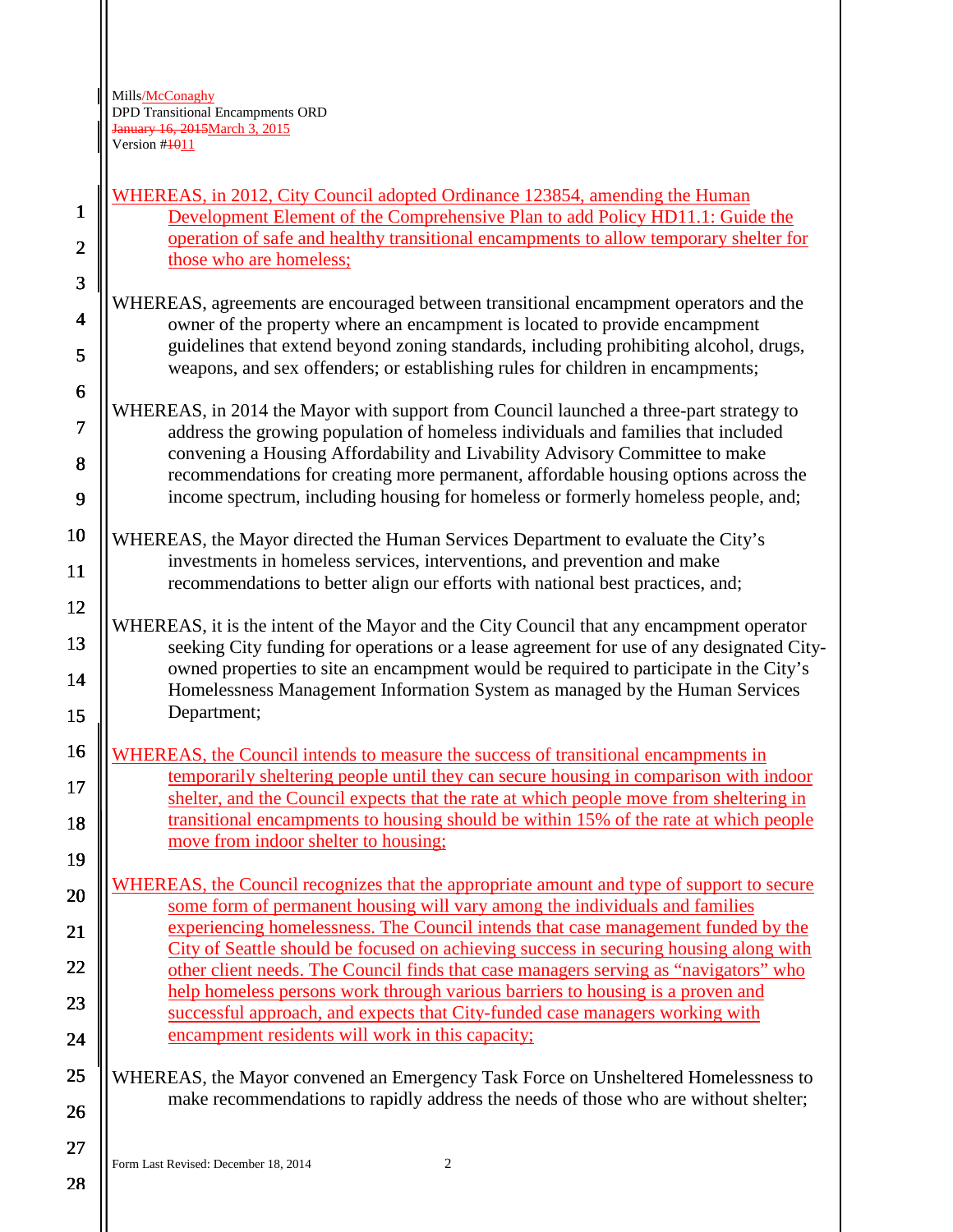WHEREAS, in December of 2014, the Emergency Task Force on Unsheltered Homelessness recommended to the Mayor a proposal to make public and private lands available for tent encampments; NOW, THEREFORE,

## **BE IT ORDAINED BY THE CITY OF SEATTLE AS FOLLOWS:**

Section 1. Section 23.42.054 of the Seattle Municipal Code, enacted by Ordinance 123729, is amended as follows:

**23.42.054 Transitional ((Encampments))encampments ((Accessory))accessory to ((Religious))religious ((Facilities))facilities or to ((Other))other ((Principal))principal ((Uses))uses ((Located))located on ((Property))property ((Owned))owned or** 

**((Controlled))controlled by a ((Religious))religious ((Organization))organization**

A. Transitional encampment accessory use. A transitional encampment is allowed as an accessory use on a site in any zone, if the established principal use of the site is as a religious facility or the principal use is on property owned or controlled by a religious organization, subject to the provisions of subsection 23.42.054.B. A religious facility site includes property developed with legally-established parking that is accessory to the religious facility. Parking accessory to a religious facility or located on property owned or controlled by a religious organization that is displaced by the encampment does not need to be replaced.

B. The encampment operator or applicant shall comply with the following provisions:

\* \* \*

6. Individuals under the age of 18 that are not accompanied by a parent or legal guardian shall not be permitted in an encampment.

7. File a site plan with the Seattle Department of Planning and Development showing the arrangement of the encampment, including numbers of tents or similar sleeping shelters, all facilities that are separate from the sleeping shelters, and all existing structures on the property, if any. The site plan is for informational purposes and is not subject to City review or permitting requirements.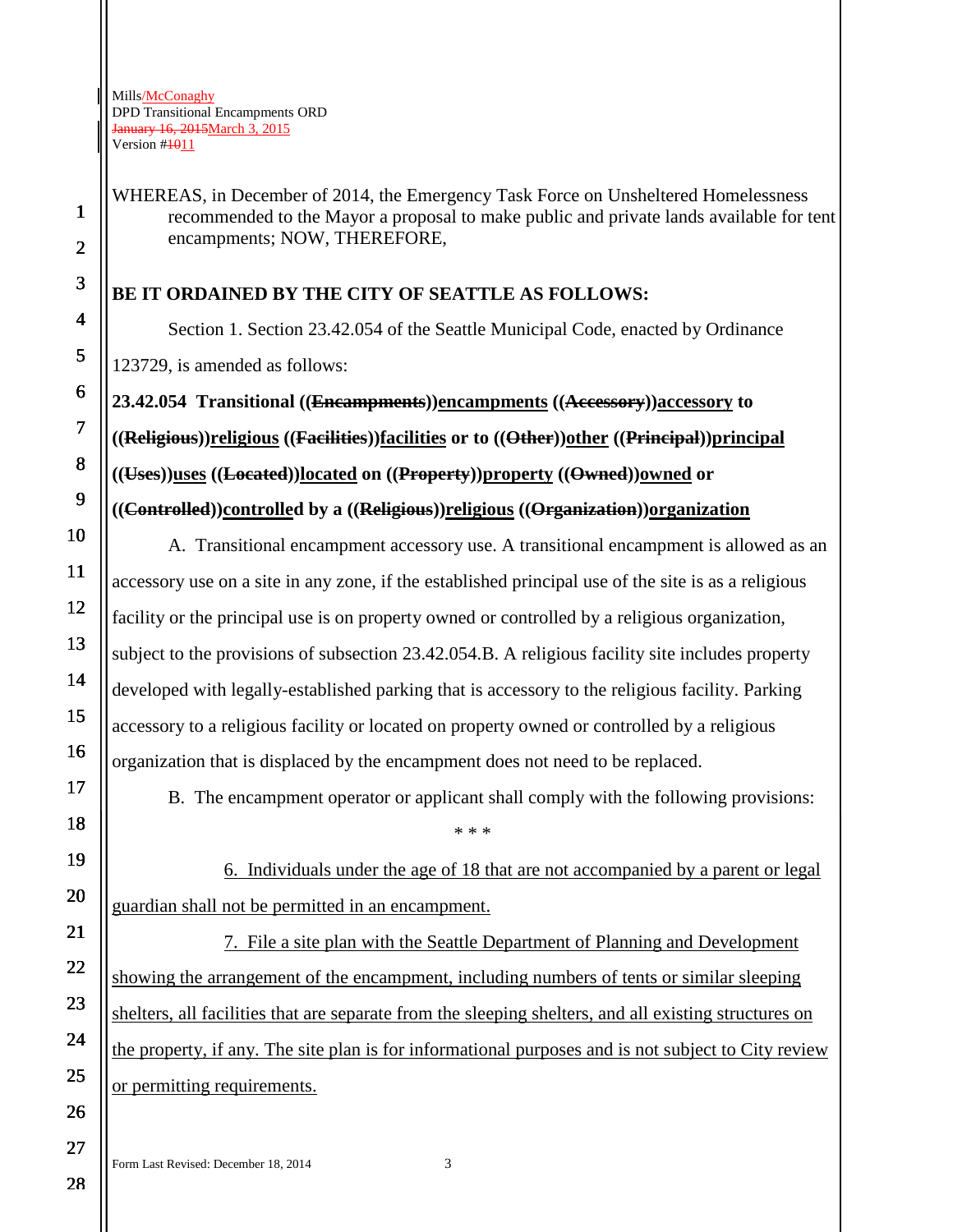1 2 3 4 5 6 7 8 9 10 11 12 13 14 15 16 17 18 19 20 21 22 23 24 25 26 \* \* \* Section 2. A new Section 23.42.056 to the Seattle Municipal Code is adopted as follows: **23.42.056 Transitional encampment as an interim use** A Type I Master Use Permit may be issued for a transitional encampment interim use according to the requirements of this Section 23.42.056. A. The Director, in consultation with the Human Services Director, shall adopt a rule according to subsection 23.88.010.A that includes but is not limited to establishing: 1. Community outreach requirements that include: a. Community outreach standards that the encampment operator shall comply with before filing a transitional encampment interim use permit application, whether for a new transitional encampment or relocation of an existing transitional encampment. At a minimum, outreach standards shall contain a requirement that the encampment operator convene at least one public meeting in the neighborhood where the transitional encampment interim use is proposed to be established, at least 14 days prior to applying for a permit; b. A requirement that the proposed encampment operator establish a Community Advisory Committee that would provide advisory input on proposed encampment operations including identifying methods for handling community complaints or concerns as it relates to the facility or facility clients. The committee shall include one individual identified by each stakeholder group in the geographic area where the proposed encampment would be located as best suited to represent their interests. The committee shall consist of no more than seven members. Encampment operator representatives shall attend committee meetings to answer questions and shall provide regular reports to the committee concerning encampment operations. City staff may attend the meetings; and 2. Operations standards that the encampment operator is required to implement while an encampment is operating.

28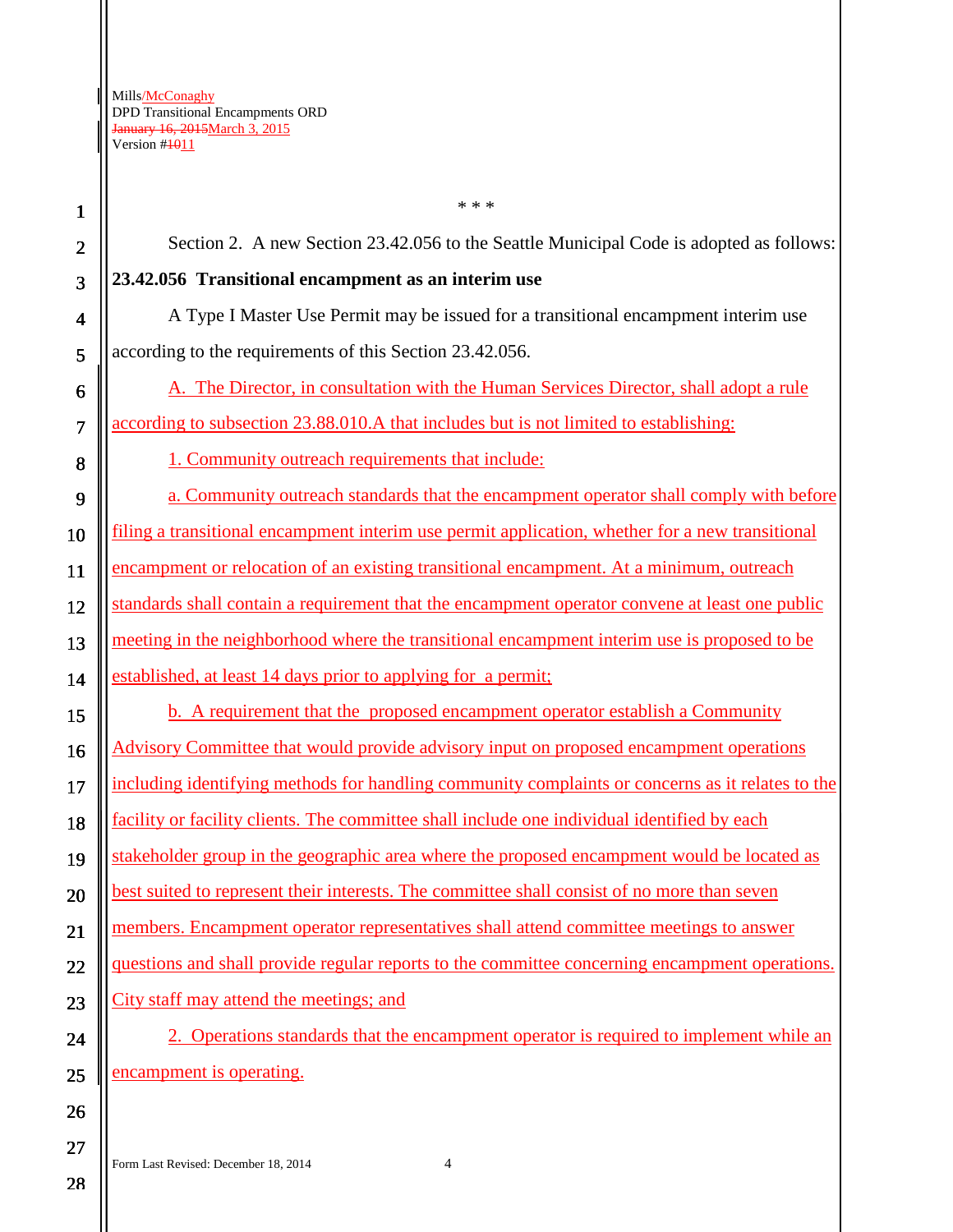$\mathbb{I}$ 

| $\mathbf{1}$   | AB. Location. The transitional encampment interim use shall be located on property                  |  |  |  |  |  |
|----------------|-----------------------------------------------------------------------------------------------------|--|--|--|--|--|
| $\overline{2}$ | meeting the following requirements:                                                                 |  |  |  |  |  |
| 3              | 1. The property is:                                                                                 |  |  |  |  |  |
| 4              | a. zoned Zoned Industrial, Downtown, SM, NC2, NC3, C1, or C2; except                                |  |  |  |  |  |
| 5              | if the property is in a residential zone as defined in Section 23.84A.048 or is in a special review |  |  |  |  |  |
| 6              | district established by Chapter 23.66-; or                                                          |  |  |  |  |  |
| 7              | b. Within a Major Institution Overlay district.                                                     |  |  |  |  |  |
| 8              | 2. The property is at least 25 feet from any residentially-zoned lot.                               |  |  |  |  |  |
| 9              | 3. A property may be less than 25 feet from a residentially-zoned lot and used as                   |  |  |  |  |  |
| 10             | an encampment site if:                                                                              |  |  |  |  |  |
| 11             | a. All encampment facilities, improvements, activities, and uses are                                |  |  |  |  |  |
| 12             | located at least 25 feet from any residentially-zoned lot. Access to the encampment site may be     |  |  |  |  |  |
| 13             | located within the 25-foot setback area; and-                                                       |  |  |  |  |  |
| 14             | b. Screening is installed and maintained along each encampment                                      |  |  |  |  |  |
| 15             | boundary, except boundaries fronting on an opened public street. The screening shall consist of     |  |  |  |  |  |
| 16             | existing or installed vegetation that is sufficiently dense to obscure viewing the encampment site, |  |  |  |  |  |
| 17             | or a 6-foot high view-obscuring fence or wall.                                                      |  |  |  |  |  |
| 18             | 4. The property is owned by the City of Seattle, or a private party, or an                          |  |  |  |  |  |
| 19             | <b>Educational Major Institution.</b>                                                               |  |  |  |  |  |
| 20             | 5. The property is within 1/2 mile of a transit stop. This distance shall be the                    |  |  |  |  |  |
| 21             | walking distance measured from the nearest transit stop to the lot line of the lot containing the   |  |  |  |  |  |
| 22             | encampment site.                                                                                    |  |  |  |  |  |
| 23             | 6. The property is, as measured by a straight line, at least 1 mile from any other                  |  |  |  |  |  |
| 24             | legally-established transitional encampment interim use including encampments accessory to a        |  |  |  |  |  |
| 25             | religious facility or accessory to other principal uses on property owned or controlled by a        |  |  |  |  |  |
| 26             |                                                                                                     |  |  |  |  |  |
| 27             |                                                                                                     |  |  |  |  |  |
| 28             | 5<br>Form Last Revised: December 18, 2014                                                           |  |  |  |  |  |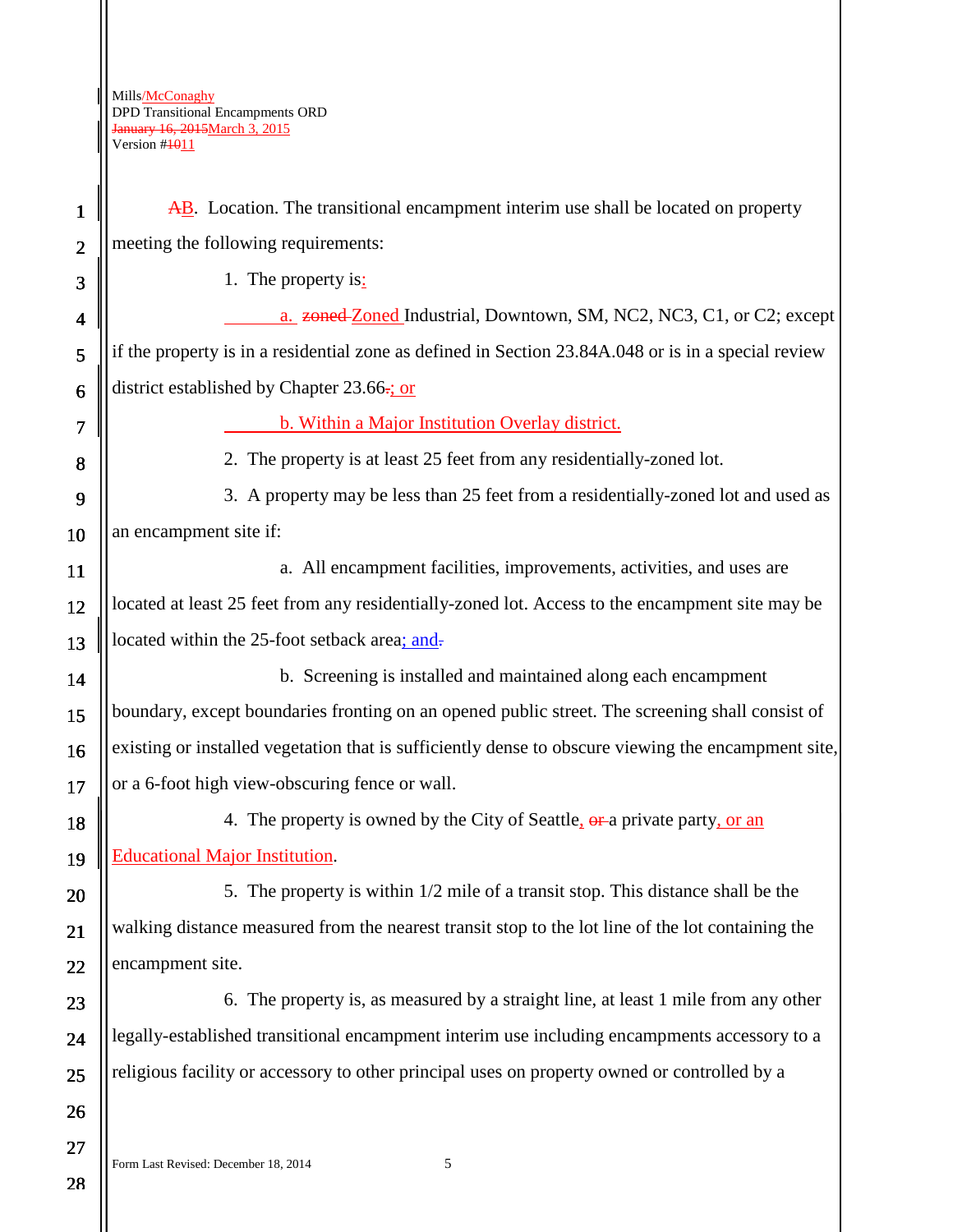1

2

3

6

7

8

9

10

13

14

15

16

17

18

19

20

21

22

23

24

25

26

27

religious organization. This subsection 23.42.056.A.6 shall not apply to encampments on sites owned or controlled by religious organizations, or to any legally-established transitional encampment interim use that provides shelter for fewer than ten persons.

4 5 7. The property is 5,000 square feet or larger and provides a minimum of 100 square feet of land area for each occupant that is permitted to occupy the encampment site.

8. The property does not contain a wetland, wetland buffer, known and potential landslide designations, steep slope, steep slope buffer, or fish and wildlife habitat conservation area defined and regulated by Chapter 25.09, Regulations for Environmentally Critical Areas, unless all encampment facilities, improvements, activities, and uses are located outside any critical area and required buffer as provided for in Chapter 25.09.

11 12 9. The encampment site is not used by an existing legally-permitted use for code or permit-required purposes including but not limited to parking or setbacks.

10. The property is not an unopened public right of way; or designated as a park, playground, viewpoint, or multi-use trail by the City or King County.

BC. Operation. The transitional encampment interim use shall meet the following requirements:

1. The encampment may be operated by a private party that shall prepare an Encampment Operations Plan that shall address: site management, site maintenance, provision of hHuman and */sSocial sServices*, referrals to service providers that are able to provide services to individuals under the age of 18 who arrive at an encampment unaccompanied by a parent or legal guardian, and public health and safety standards. The operations plan shall be filed with the transitional encampment interim use permit application.

2. The operator shall have prior experience managing and operating shelters, lowneome housing, or homeless encampmentsbe included in the qualified encampment roster prepared by the Human Services Director. The transitional encampment interim use permit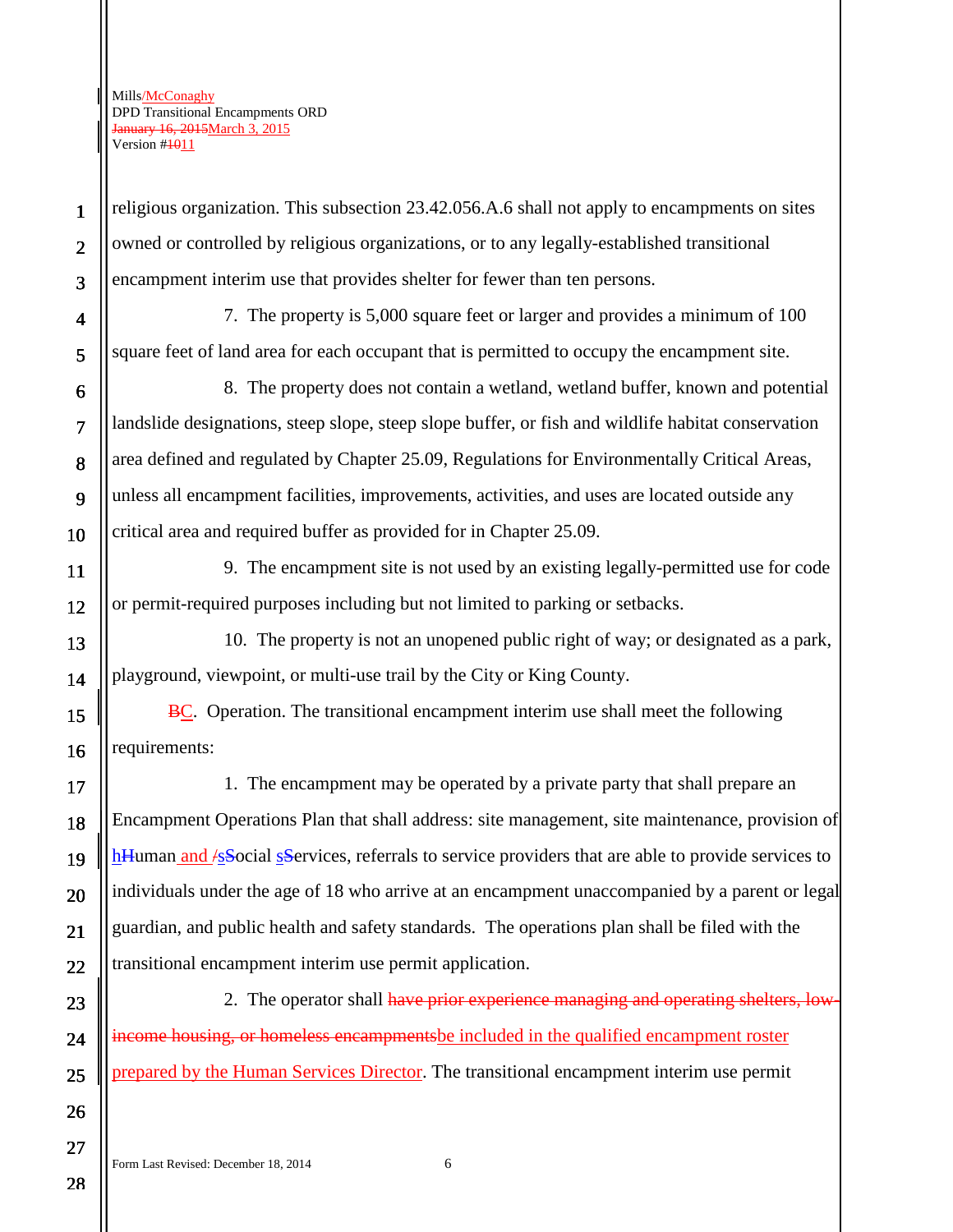1

2

3

4

5

6

7

8

9

10

11

12

13

14

15

16

17

18

19

20

21

22

23

24

25

26

27

applicant shall include documentation as part of the permit application demonstrating that the encampment operator meets this standard is on the qualified encampment operator roster.

3. The Director, in consultation with the Human Services Director, shall adopt a rule according to subsection 23.88.010.A that provides for:

a. Community outreach standards that the encampment operator shall comply with before filing a transitional encampment interim use permit application, whether for a new transitional encampment or relocation of an existing transitional encampment. At a minimum, outreach standards shall contain a requirement that the encampment operator convene at least one public meeting in the neighborhood where the transitional encampment interim use is proposed to be established, at least 14 days prior to applying for a permit;

b. A requirement that the proposed encampment operator establish a Community Advisory Committee that would provide advisory input on proposed encampment operations including identifying methods for handling community complaints or concerns as it relates to the facility or facility clients. The committee shall include one individual identified by each stakeholder group in the geographic area where the proposed encampment would be located as best suited to represent their interests. The committee shall consist of no more than seven members. Encampment operator representatives shall attend committee meetings to answer questions and shall provide regular reports to the committee concerning encampment operations. City staff may attend the meetings; and

c. Operations standards that the encampment operator is required to implement while an encampment is operating.

CD. Additional requirements. The transitional encampment interim use shall meet the following requirements:

1. The requirements for transitional encampment accessory uses in subsections 23.42.054.B and 23.42.054.C.

Form Last Revised: December 18, 2014 7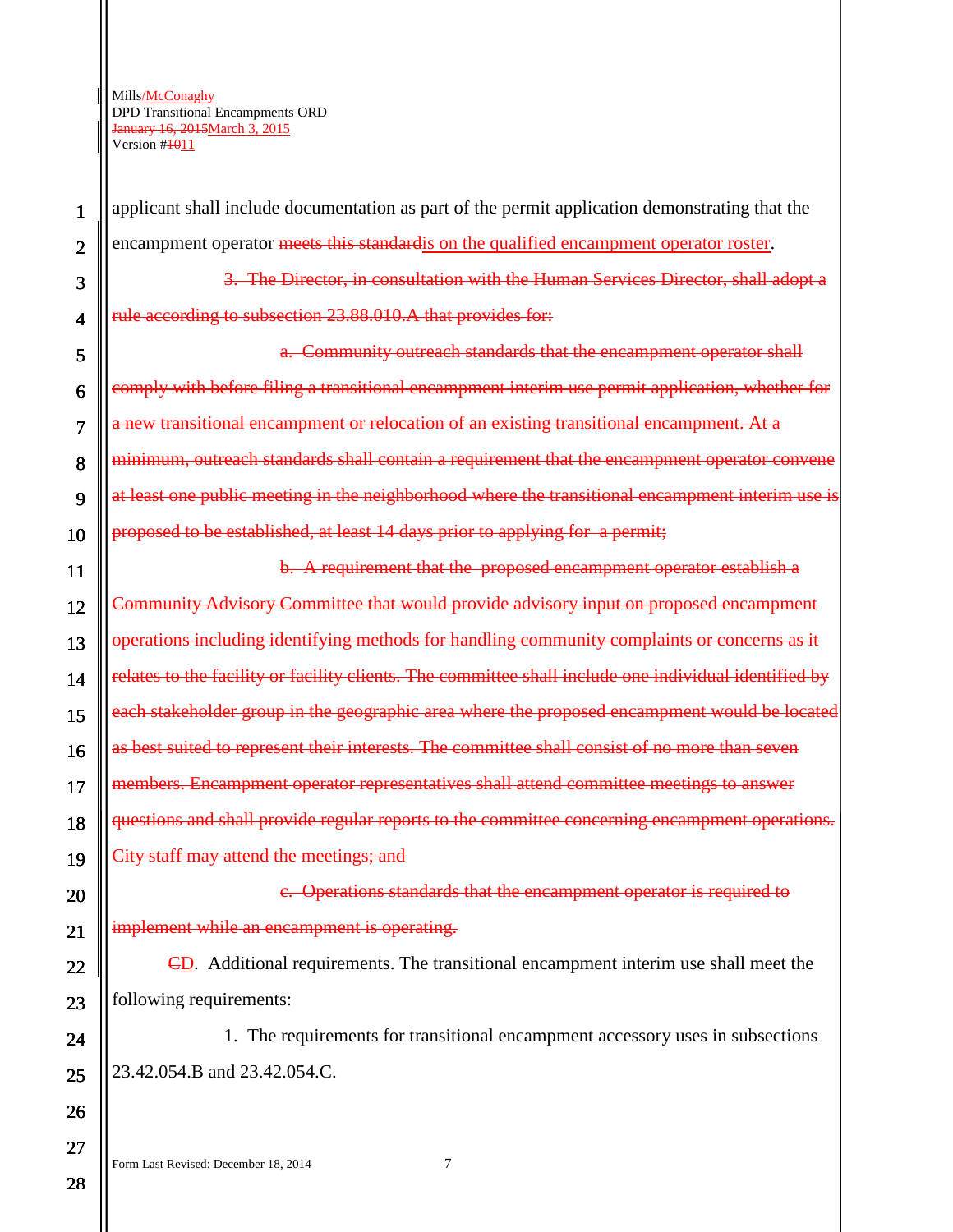Form Last Revised: December 18, 2014 8 1 2 3 4 5 6 7 8 9 10 11 12 13 14 15 16 17 18 19 20 21 22 23 24 25 26 27 2. The operator of a transitional encampment interim use located on City-owned property shall obtain prior to permit issuance and maintain in full force and effect, at its own expense, liability insurance naming the City as an additional insured in an amount sufficient to protect the City as determined by the City Risk Manager from: a. All potential claims and risks of loss from perils in connection with any activity that may arise from or be related to the operator's activity upon or the use or occupation of the City property allowed by the permit; and b. All potential claims and risks in connection with activities performed by the operator by virtue of the permission granted by the permit. 3. The operator of a transitional encampment interim use located on City-owned property shall, on a form approved by the Director, agree to defend, indemnify, and hold harmless the City of Seattle, its officials, officers, employees, and agents from and against: a. Any liability, claims, actions, suits, loss, costs, expense judgments, attorneys' fees, or damages of every kind and description resulting directly or indirectly from any act or omission of the operator of a transitional encampment interim use located on City-owned property, its subcontractors, anyone directly or indirectly employed by them, and anyone for whose acts or omissions they may be liable, arising out of the operator's use or occupancy of the City property; and b. All loss by the failure of the operator of a transitional encampment interim use located on City-owned property to perform all requirements or obligations under the transitional encampment interim use permit, or federal, state, or City codes or rules. 4. A transitional encampment interim use located on City-owned property shall allow service providers to access the site according to the approved operations plan required by subsection 23.42.056.B.1.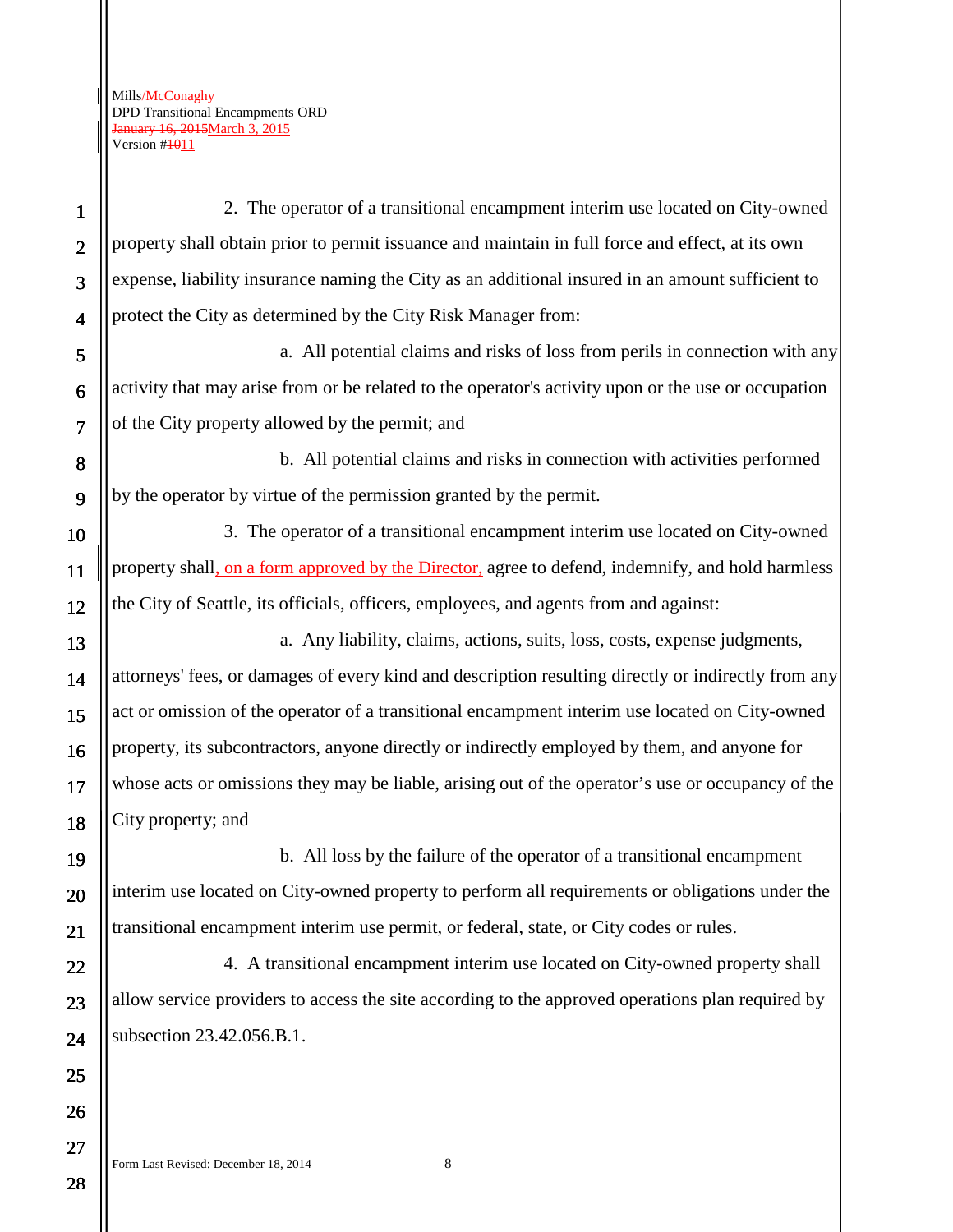DE. Duration and timing. The transitional encampment interim use shall meet the following requirements:

3 4 5 6 1. A permit for a transitional encampment interim use under this Section 23.42.056 may be authorized for up to one year from the date of permit issuance and may not be renewed.. A permit for a transitional encampment may be renewed for up to one year by the Director as a Type I decision subject to the following:

a. The operator shall provide notice of a request to extend the use in a manner determined by a Director's Rule. The notice shall be given to the Citizen's Advisory Committee and persons who provided the operator with an address for notice;

b. The encampment is in compliance with the requirements of Section

23.42.056; and

1

2

7

8

9

10

11

12

13

14

15

16

17

18

19

20

21

22

23

24

25

26

27

c. The operator shall provide with the permit renewal application an Encampment Operations Plan that shall be in effect during the permit renewal period and consistent with subsection  $23.42.056$  A. $2$ .

2. At least 12 months shall elapse before an encampment use may be located on any portion of a property where a transitional encampment interim use was previously located.

EF. Limit on the number of encampments. No more than three transitional encampment interim use encampments shall be permitted and operating at any one time, and each encampment shall not have more than 100 occupants. This limit shall not include transitional encampments accessory to a religious facility.

Section 3. Table A for 23.54.015 of the Seattle Municipal Code, last amended by Ordinance 124608, is amended as follows:

## **23.54.015 Required parking**

\* \* \*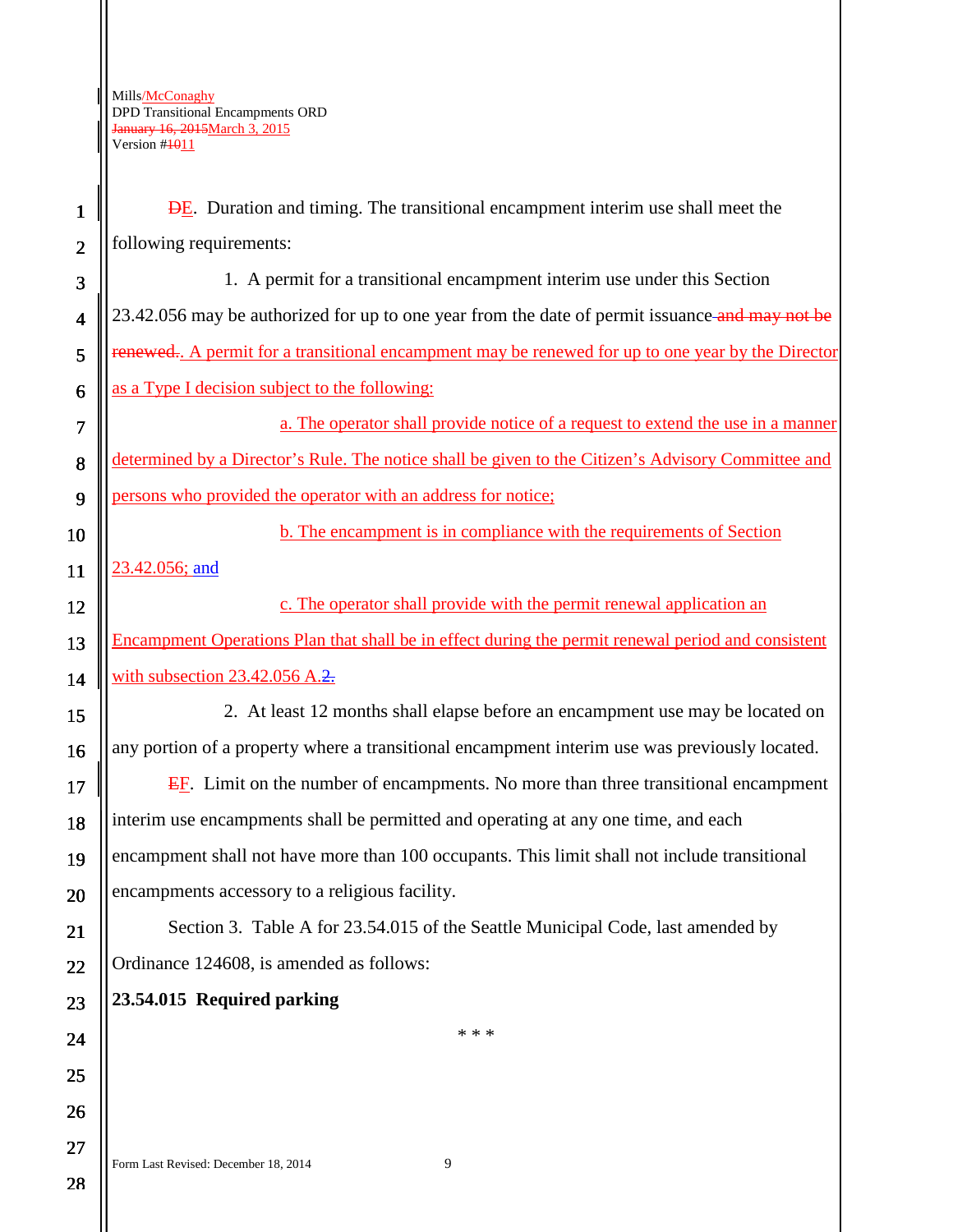| <b>Table A for 23.54.015</b>                                                      |                                                      |                                                                                   |                                                                            |                                                        |  |  |  |
|-----------------------------------------------------------------------------------|------------------------------------------------------|-----------------------------------------------------------------------------------|----------------------------------------------------------------------------|--------------------------------------------------------|--|--|--|
|                                                                                   |                                                      | Parking for ((n))Non-residential ((u))Uses ((o))Other ((t))Than ((i))Institutions |                                                                            |                                                        |  |  |  |
| <b>Use</b>                                                                        |                                                      |                                                                                   |                                                                            | Minimum parking required                               |  |  |  |
| I. General Non-residential Uses (other than institutions)                         |                                                      |                                                                                   |                                                                            |                                                        |  |  |  |
| * * *                                                                             |                                                      |                                                                                   |                                                                            |                                                        |  |  |  |
| <u>G.</u>                                                                         |                                                      | TRANSITIONAL ENCAMPMENT INTERIM                                                   | 1 space for every vehicle used                                             |                                                        |  |  |  |
|                                                                                   | USE                                                  |                                                                                   |                                                                            | as shelter; plus 1 space for                           |  |  |  |
|                                                                                   |                                                      |                                                                                   |                                                                            | each 2 staff members on-site<br>at peak staffing times |  |  |  |
|                                                                                   |                                                      |                                                                                   |                                                                            |                                                        |  |  |  |
| $((G))\underline{H}$ .                                                            |                                                      | <b>TRANSPORTATION FACILITIES</b>                                                  |                                                                            |                                                        |  |  |  |
|                                                                                   | $((G)$ <u>H</u> .1.                                  | Cargo terminals                                                                   |                                                                            | 1 space for each 2,000 square<br>feet                  |  |  |  |
|                                                                                   | ((G))H.2.                                            | Parking and moorage                                                               |                                                                            |                                                        |  |  |  |
|                                                                                   |                                                      | $((G)$ <u>H</u> .2.a.                                                             | Principal use<br>parking                                                   | None                                                   |  |  |  |
|                                                                                   |                                                      | $((G)$ <u>H</u> .2.b.                                                             | Towing services                                                            | None                                                   |  |  |  |
|                                                                                   |                                                      | $((G)$ <u>H</u> .2.c.                                                             | Boat moorage                                                               | 1 space for each 2 berths                              |  |  |  |
|                                                                                   |                                                      | $((G)$ <u>H</u> .2.d.                                                             | Dry storage of<br>boats                                                    | 1 space for each 2,000 square<br>feet                  |  |  |  |
|                                                                                   | $((G))\underline{H}.3.$                              | Passenger terminals                                                               |                                                                            | 1 space for each 100 square<br>feet of waiting area    |  |  |  |
|                                                                                   | $((G)$ <u>H</u> .4.                                  | Rail transit facilities                                                           |                                                                            | None                                                   |  |  |  |
|                                                                                   | $((G)$ <u>H</u> .5.                                  |                                                                                   | Transportation facilities, air                                             | 1 space for each 100 square<br>feet of waiting area    |  |  |  |
|                                                                                   | $((G)$ <u>H</u> .6.                                  | uses                                                                              | Vehicle storage and maintenance                                            | 1 space for each 2,000 square<br>feet                  |  |  |  |
| ((H))I.                                                                           | <b>UTILITIES</b>                                     |                                                                                   |                                                                            | 1 space for each 2,000 square<br>feet                  |  |  |  |
| <b>II. Non-residential Use Requirements For Specific Areas</b>                    |                                                      |                                                                                   |                                                                            |                                                        |  |  |  |
| Non-residential uses in urban centers or the<br>((I))J.<br>No minimum requirement |                                                      |                                                                                   |                                                                            |                                                        |  |  |  |
|                                                                                   |                                                      | Station Area Overlay District (3)                                                 |                                                                            |                                                        |  |  |  |
| $((J))\underline{K}.$                                                             |                                                      |                                                                                   | Non-residential uses in urban villages that are not No minimum requirement |                                                        |  |  |  |
|                                                                                   | within an urban center or the Station Area           |                                                                                   |                                                                            |                                                        |  |  |  |
|                                                                                   | Overlay District, if the non-residential use is      |                                                                                   |                                                                            |                                                        |  |  |  |
|                                                                                   |                                                      | located within 1,320 feet of a street with frequent                               |                                                                            |                                                        |  |  |  |
|                                                                                   | transit service, measured as the walking distance    |                                                                                   |                                                                            |                                                        |  |  |  |
|                                                                                   | from the nearest transit stop to the lot line of the |                                                                                   |                                                                            |                                                        |  |  |  |
|                                                                                   |                                                      | lot containing the non-residential use. (3)                                       |                                                                            |                                                        |  |  |  |

28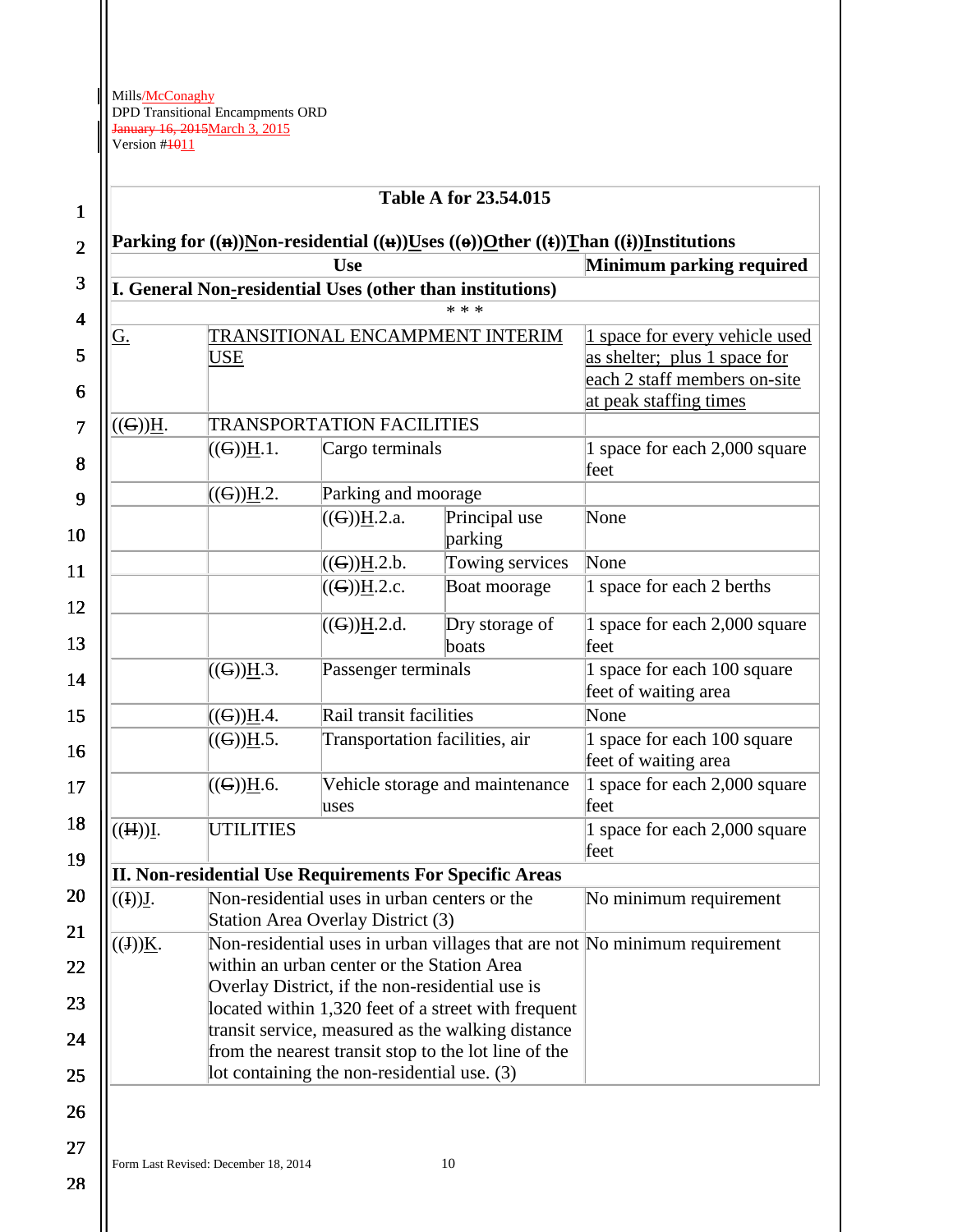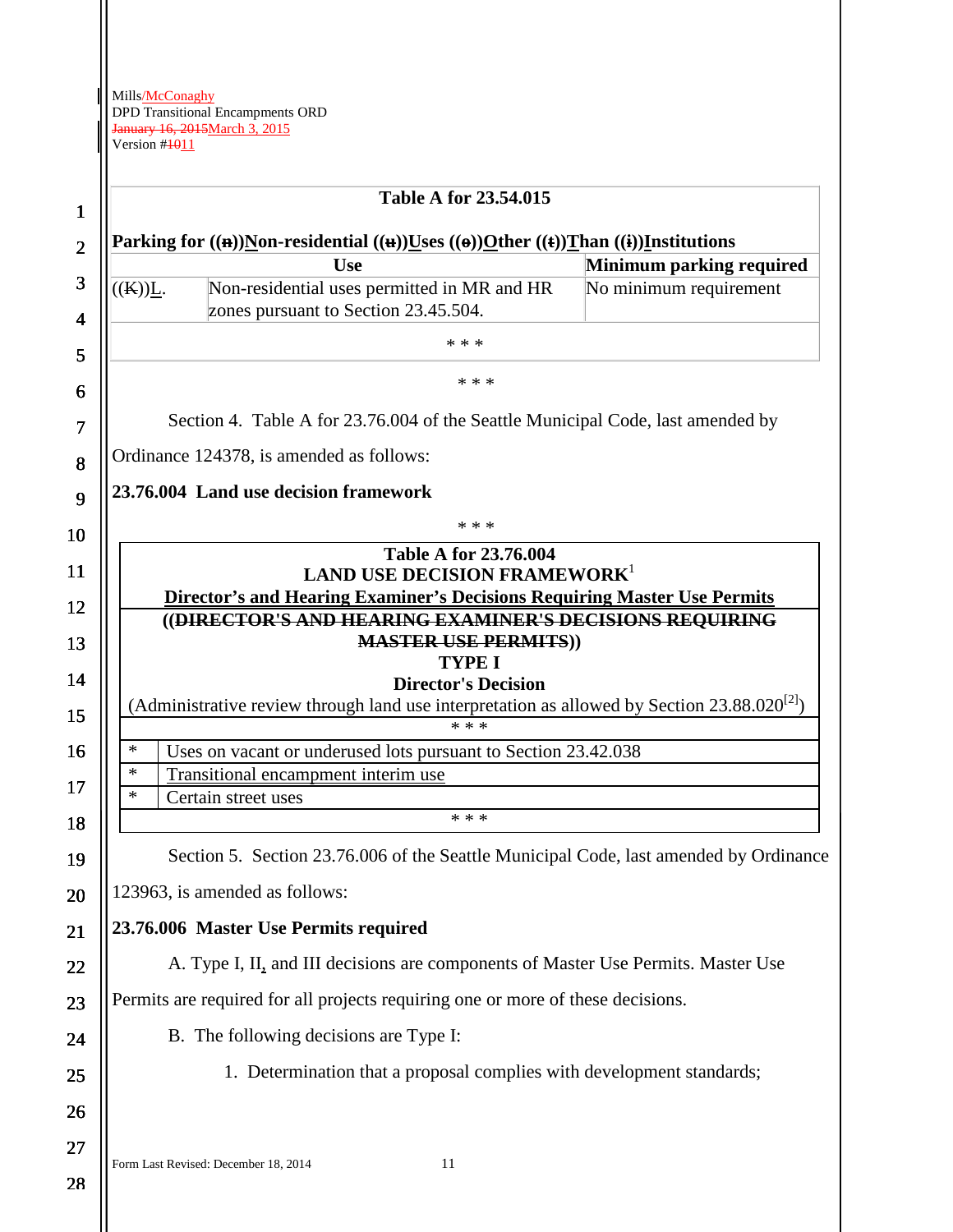28

2. Establishment or change of use for uses permitted outright, interim use parking under subsection 23.42.040.G, uses allowed under Section 23.42.038, temporary relocation of police and fire stations for 24 months or less, transitional encampment interim use, and temporary uses for four weeks or less not otherwise permitted in the zone, and renewals of temporary uses for up to six months, except temporary uses and facilities for light rail transit facility construction and transitional encampments; \* \* \*

C. The following are Type II decisions:

\* \* \*

2. The following decisions are subject to appeal to the Hearing Examiner (except shoreline decisions and related environmental determinations that are appealable to the Shorelines Hearings Board):

\* \* \*

l. Establishment of temporary uses for transitional encampments, except transitional encampment interim uses provided for in subsection 23.76.006.B.2 ; and \* \* \* Section 6. Section 23.76.032.A of the Seattle Municipal Code, last amended by

Ordinance 124378, is amended as follows:

**23.76.032 Expiration and renewal of Type I and II Master Use Permits**

A. Type I and  $((Type-))$ II Master Use Permit expiration

1. An issued Type I or II Master Use Permit expires three years from the date a permit is approved for issuance as described in Section 23.76.028, except as follows:

a. A Master Use Permit with a shoreline component expires pursuant to WAC 173-27-090.

b. A variance component of a Master Use Permit expires as follows: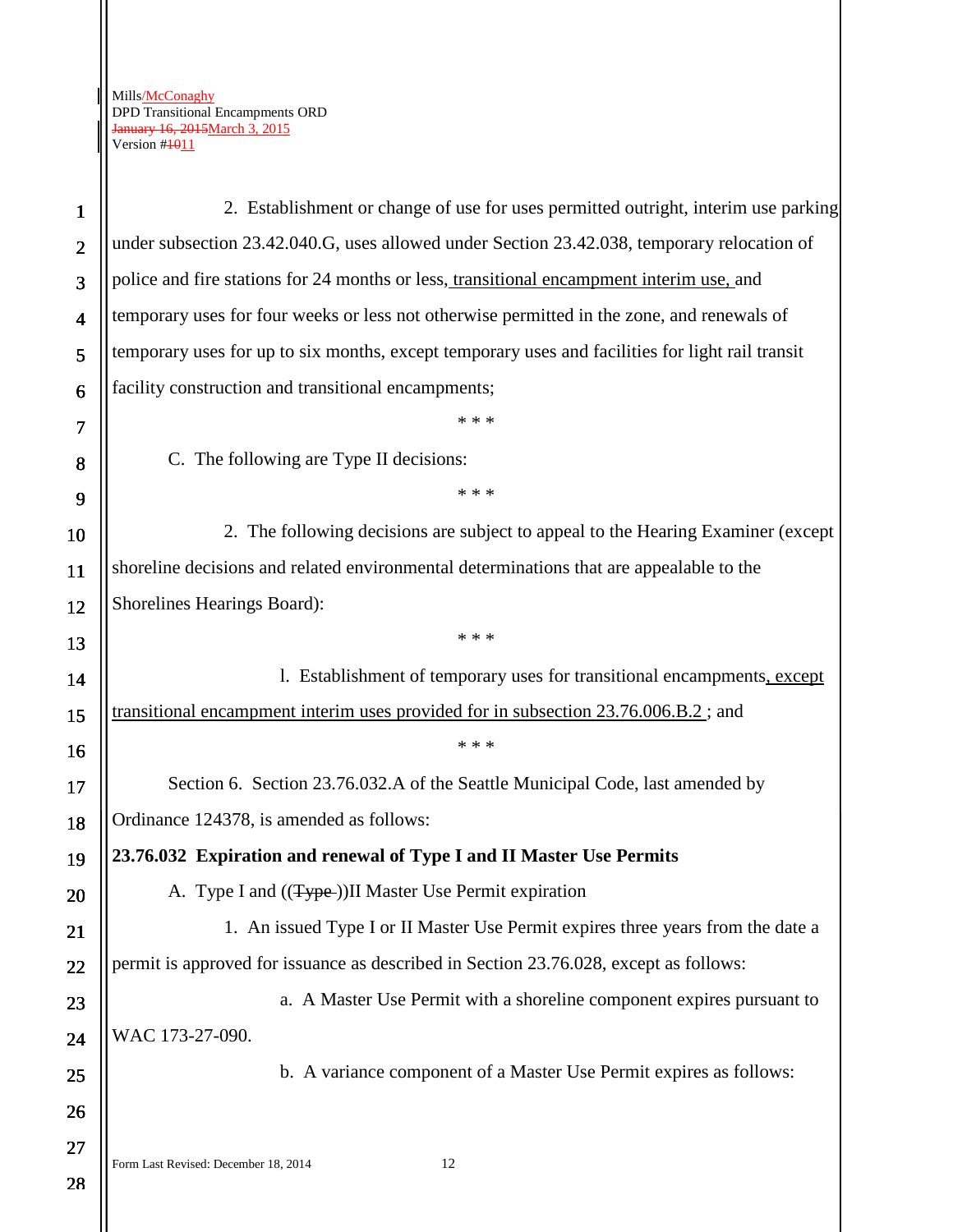1 2 3 4 5 6 7 8 9 10 1) Variances for access, yards, setback, open space, or lot area minimums granted as part of a short plat or lot boundary adjustment run with the land in perpetuity as recorded with the King County Recorder. 2) Variances granted as separate Master Use Permits pursuant to subsection 23.76.004.G expire three years from the date the permit is approved for issuance as described in Section 23.76.028 or on the effective date of any text amendment making more stringent the development standard from which the variance was granted, whichever is sooner. If a Master Use Permit to establish the use is issued prior to the earlier of the dates specified in the preceding sentence, the variance expires on the expiration date of the Master Use Permit. c. The time during which pending litigation related to the Master Use

11 12 13 Permit or the property subject to the permit made it reasonable not to submit an application for a building permit, or to establish a use if a building permit is not required, is not included in determining the expiration date of the Master Use Permit.

d. Master Use Permits with a Major Phased Development or Planned Community Development component under Sections 23.47A.007, 23.49.036, or 23.50.015 expire as follows:

1) For the first phase, the expiration date shall be three years from the date the permit is approved for issuance;

19 20 21 22 2) For subsequent phases, the expiration date shall be determined at the time of permit issuance for each phase, and the date shall be stated in the permit. e. Permits for uses allowed under Section 23.42.038, and temporary, interim, or intermittent use permits issued pursuant to Section 23.42.040, and transitional

23 24 encampment interim use permits issued under Section 23.42.056, expire on the date stated in the permit.

\* \* \*

28

25

26

27

14

15

16

17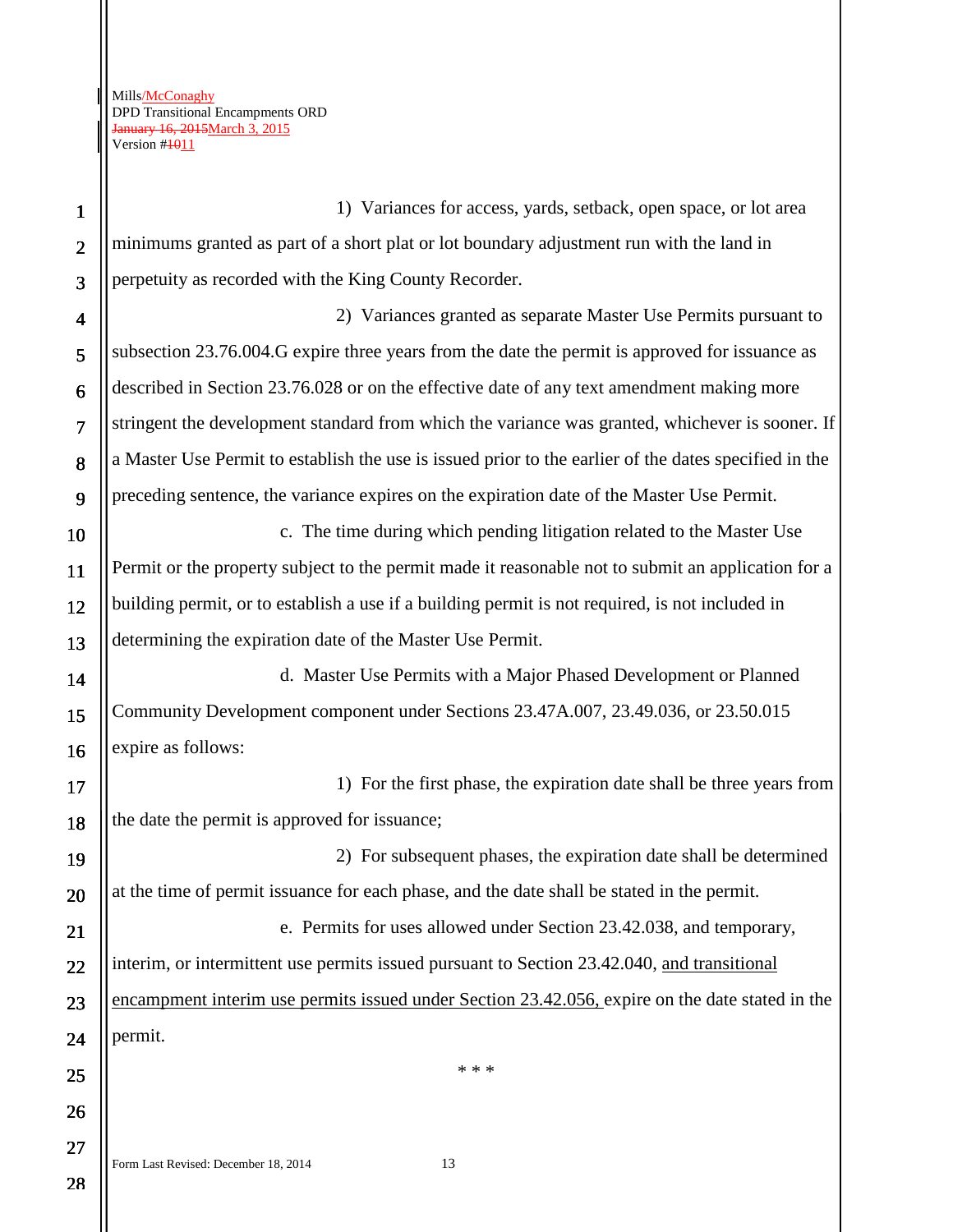C. Master Use Permit Renewal.

1. Except for Major Phased Development permits, the Director shall renew issued Master Use Permits for projects that are in conformance with applicable regulations, including but not limited to land use and environmentally critical areas regulations and SEPA policies in effect at the time renewal is sought. Except as provided in subsections 23.76.032.C.2 and 23.76.032.C.3, Master Use Permit renewal is for a period of two years. A Master Use Permit shall not be renewed beyond a period of five years from the original date the permit is approved for issuance. The Director shall not renew issued Master Use Permits for projects that are not in conformance with applicable regulations in effect at the time renewal is sought.

2. If an application for a building permit is submitted before the end of the two year term of renewal, and is subsequently issued, the Master Use Permit shall be extended for the life of the building permit.

3. The Director may renew a Master Use Permit for the temporary relocation of police and fire stations issued pursuant to Section 23.42.040 for a period not to exceed 12 months.

4. The Director may renew a Master Use Permit for a transitional encampment interim use issued pursuant to Section 23.42.056.E for a period not to exceed one year.

Section 7. Section 23.84A.038 of the Seattle Municipal Code, which section was last amended by Ordinance 124378, is amended as follows:

**23.84A.038 "T"** 

"Transitional Encampment" means a use having tents or a similar shelter, including vehicles used for shelter, that provides temporary quarters for sleeping and shelter. The use may

\* \* \*

Form Last Revised: December 18, 2014 14

1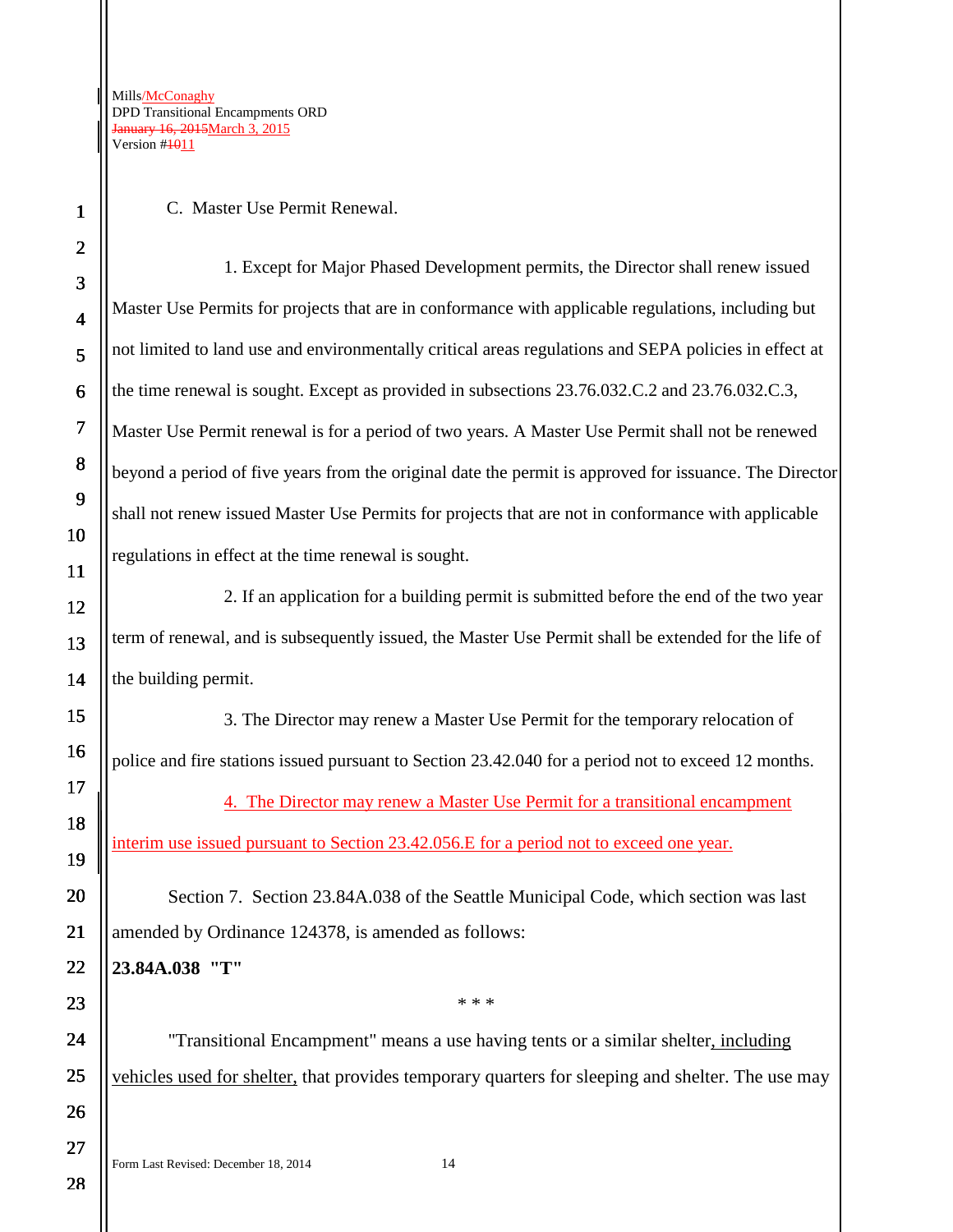1

2

3

have common food preparation, shower, or other commonly-used facilities that are separate from the sleeping shelters.

\* \* \*

4 5 6 7 8 9 10 11 12 13 14 15 16 17 18 19 20 21 22 23 24 25 26 Section 8. The Human Services Director shall adopt a rule according to subsection 23.88.010.A that establishes a process the Human Services Director shall use to: determine the qualifications transitional encampment interim use operators shall have to operate an encampment; and create a roster of qualified encampment operators. Section 9. The City Council intends that transitional encampments serve to shelter people temporarily until they can secure housing. To monitor the success in transitioning encampment residents to housing, the Council directs the Human Services Department to report annually to the Council on all permitted transitional encampments in Seattle beginning one year from the date the first encampment permitted as an interim use according to Section 23.42.056. The annual reports shall include at least the following information that is described a monthly basis: 1. The number of adults and minors occupying all encampments; 2. The number encampment occupants accepting or declining offers for human or social services; 3. Where the occupants previously lived and where they are expected to go after leaving an encampment; and 4. The number of persons moving from transitional encampments to housing. Section 810. This ordinance shall be automatically repealed without subsequent Council action on March 31, 2020. Section 911. Severability. The provisions of this ordinance are declared to be separate and severable. The invalidity of any clause, sentence, paragraph, sub-division, section or portion of this ordinance, or the invalidity of the application thereof to any person or circumstance shall

28